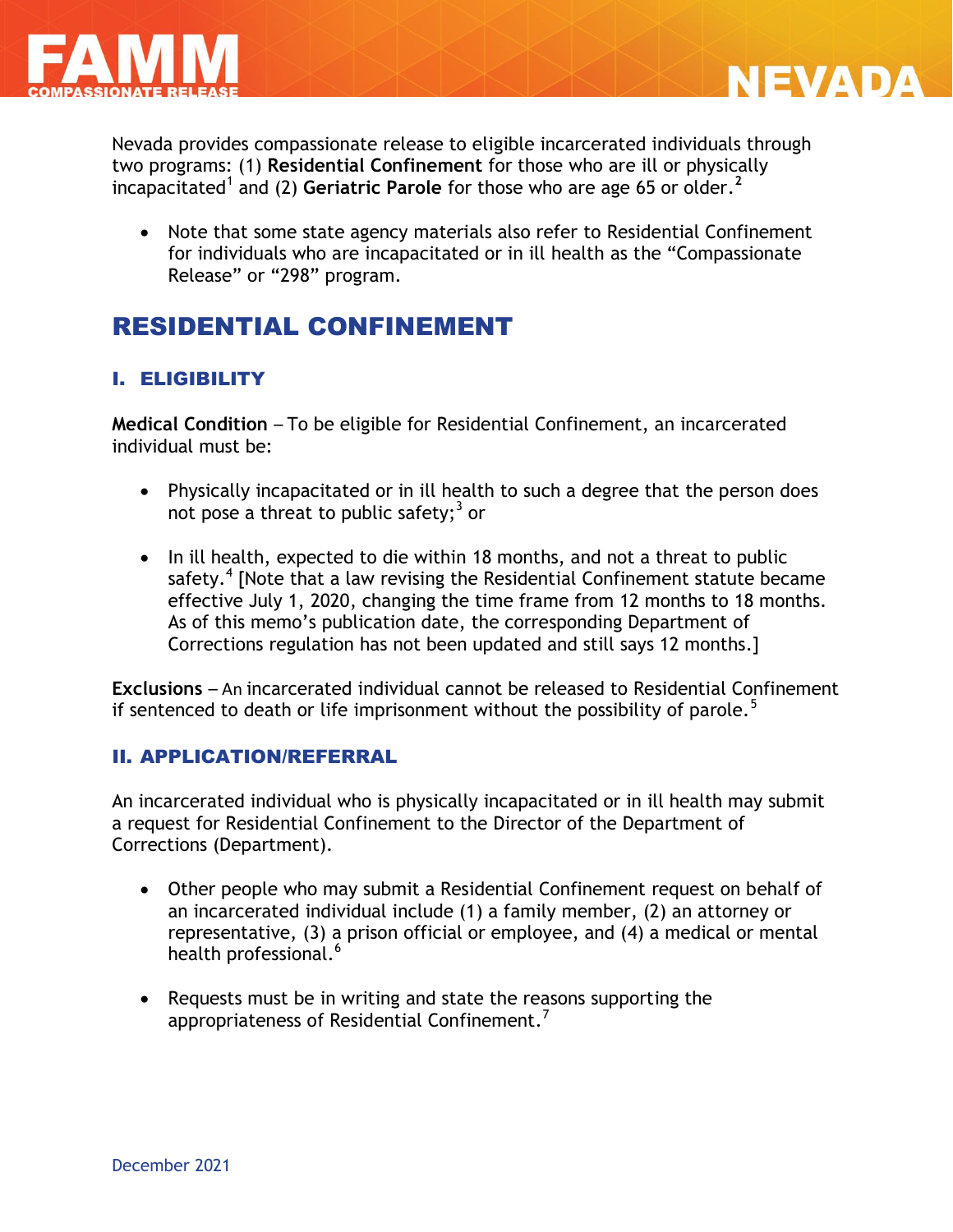### III. DOCUMENTATION AND ASSESSMENT

At least two licensed physicians, one of whom the Department does not employ, must verify in writing that the incarcerated person is (1) physically incapacitated or in ill health or (2) in ill health and expected to die within 18 months. $8<sup>8</sup>$ 

The Department's Offender Management Administrator reviews the physicians' recommendations and the medical documentation and makes a recommendation to the Director of the Department.<sup>9</sup>

## IV. DECISION-MAKING PROCESS

**Decision-Maker** – The Director of the Nevada Department of Corrections makes the decision whether to assign an incarcerated person to Residential Confinement.

**Decision** – Other than the notice requirements, as discussed below, there is no information about the Director's decision-making process.

**Notice** – If the Director approves Residential Confinement, specific individuals must be notified:

- The Department's Offender Management Administrator (OMA) must notify, at least 45 days before the individual's expected release, the Public Safety's Division of Parole and Probation (Parole Division) and the Board of County Commissioners of the county where the individual will live.<sup>10</sup>
- If the victim has requested notification of release, the Parole Division will send notification that the Director intends to assign the individual to Residential Confinement and give the victim the opportunity to submit comments.<sup>11</sup>

**Prerelease Planning** – The Department states it is not responsible for the medical care or costs for an individual placed in Residential Confinement.<sup>12</sup> There is no additional information about whether the Department helps with prerelease planning or provides assistance in arranging placements.

**Release** – The OMA and the Parole Division coordinate the release of an individual approved for Residential Confinement. The release is not finalized until the Parole Division completes its residential reviews and approvals.<sup>13</sup>

- For purposes of Residential Confinement, the residence must be within the state of Nevada.<sup>14</sup>
- Assignment of an incarcerated individual to Residential Confinement, even though the person is under Parole Division supervision, is a "continuation" of imprisonment and not a release on parole.<sup>15</sup>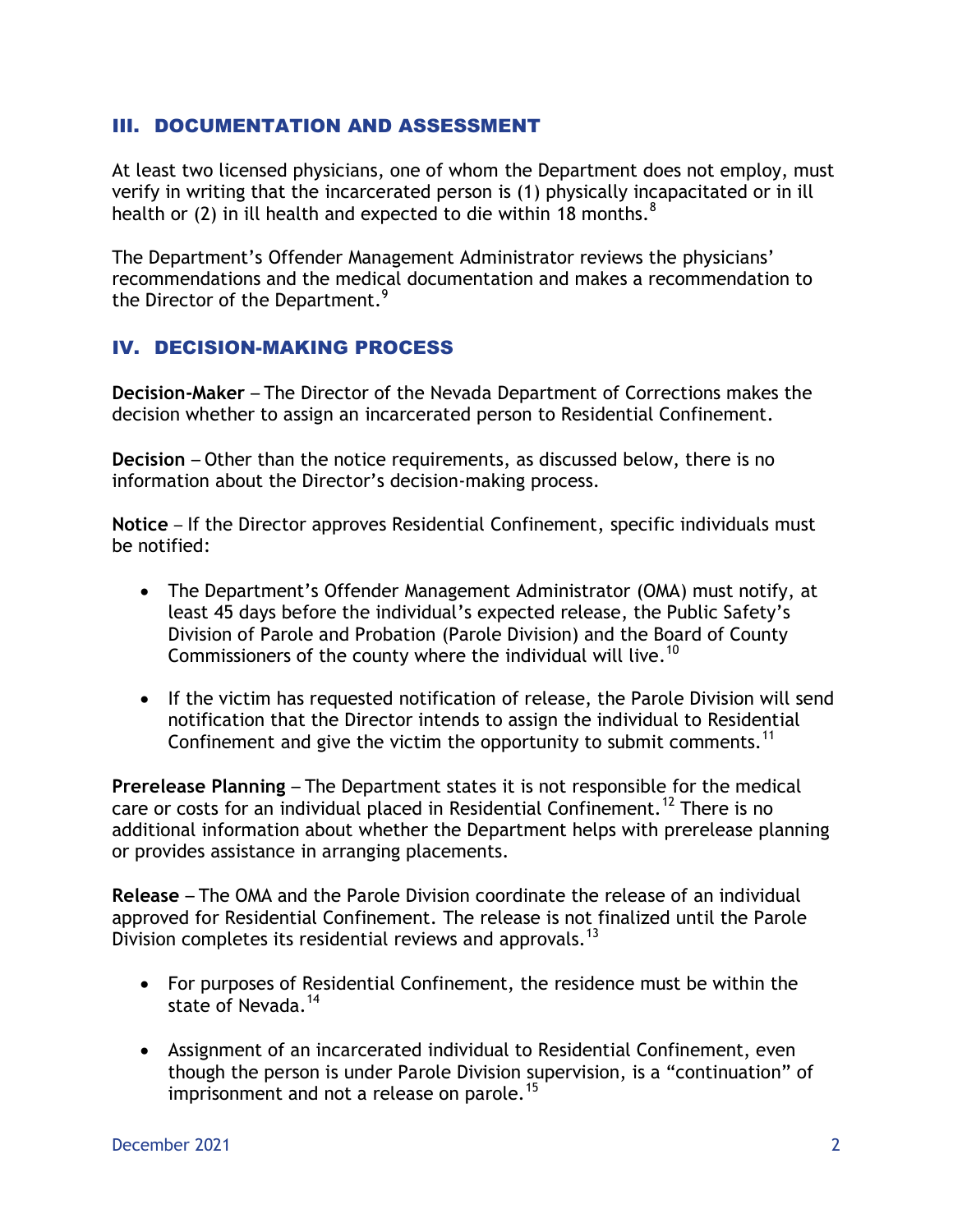# V. POST-DECISION

**Supervision** – The Parole Division supervises individuals assigned to Residential Confinement and may use electronic monitoring devices.<sup>16</sup>

 The Parole Division can require that individuals on Residential Confinement stay in their residences whenever they are not receiving medical treatment.<sup>17</sup>

**Term of Confinement** – The Residential Confinement term is for the remainder of the individuals' sentences. 18

**Revocation/Termination** – If individuals assigned to Residential Confinement escape or violate any conditions set by the Department or Parole Division, they may be returned to prison.<sup>19</sup>

# VI. REPORTING/STATISTICS

There are no publicly available statistics from either the Department or Parole Division on how many individuals have been granted a Residential Confinement due to physical incapacitation or ill health.

- In response to FAMM's request for information on how many individuals had been granted Residential Confinement due to physical incapacitation or ill health, the Department stated that it could not respond at this time due to the current volume of public records requests.<sup>20</sup>
- A news report in early 2021 stated the Department said no incarcerated individuals were released to Residential Confinement in 2019 or 2020 due to a medical condition.<sup>21</sup>

# GERIATRIC PAROLE

# I. ELIGIBILITY

**Age** – Incarcerated individuals may be eligible for Geriatric Parole if they are 65 years of age or older. $^{22}$ 

**Other Eligibility Criteria** – In addition to meeting the age requirement, individuals will only be eligible for Geriatric Parole if they have served at least a majority of the maximum term or maximum aggregate term of their prison sentence.  $^{23}$ 

**Exclusions** – Even if they meet the age and time-served criteria, incarcerated individuals are not eligible for Geriatric Parole if they pose a "significant and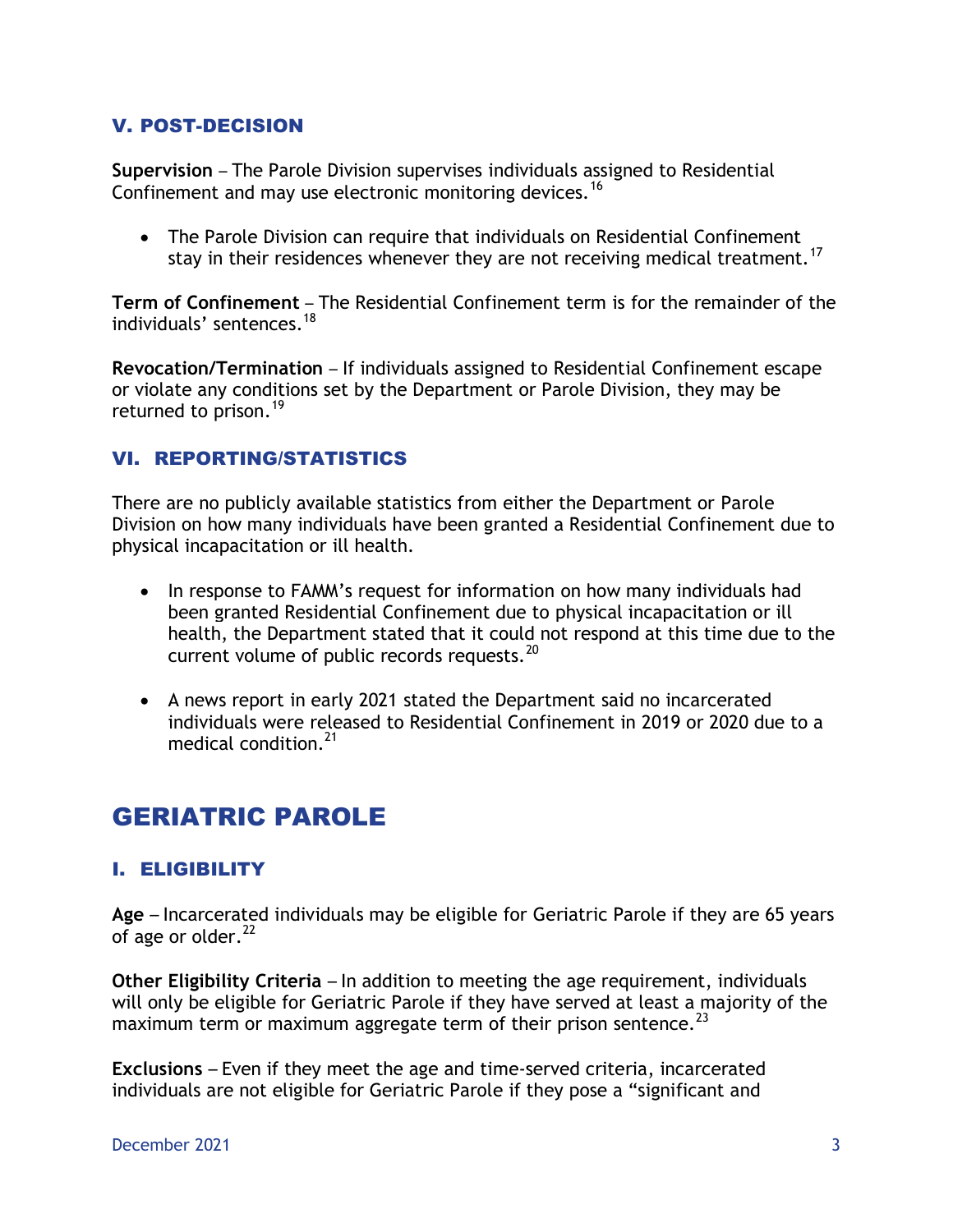articulable" risk to public safety or if they were (1) convicted of specific crimes, including crimes of violence, crimes against children, sexual offenses, and vehicular homicides; (2) determined to be "habitual criminals"; or (3) sentenced to life imprisonment without the possibility of parole or to death.  $^{24}$ 

# II. APPLICATION/REFERRAL

Any of the following individuals may submit an *Application for Consideration of Geriatric Parole* to the Nevada Board of Parole Commissioners (Board):

- The incarcerated person;
- A family member of the incarcerated person;
- The incarcerated individual's attorney or representative;
- Prison officials or employees; and
- Medical and mental health professionals. $^{25}$

# III. DOCUMENTATION AND ASSESSMENT

**Documentation: Applicant** – The documentation that must be submitted with the application to the Board includes medical records, institutional and program participation records, parole plans, documents concerning eligibility for Medicaid or Medicare, and any other relevant documents. $^{26}$ 

**Verification: Department of Corrections** – Within 15 days of receiving an application for Geriatric Parole, the Board must notify the Department of Corrections (Department) of the application and ask for verification of the incarcerated person's age and length of time in custody. $27$ 

- If the Department finds that the incarcerated person meets the criteria, it notifies the Board of potential eligibility, places the individual on the next available list of those eligible for parole, and provides any data that will help the Board in deciding whether it should grant Geriatric Parole.<sup>28</sup>
- If the Department finds that the individual does **not** meet the eligibility criteria, it will notify the Board and explain the reasons for its decision.<sup>29</sup>

# IV. DECISION-MAKING PROCESS

**Decision-Maker** – The Nevada Board of Parole Commissioners makes all final decisions regarding whether to grant or deny Geriatric Parole.<sup>30</sup>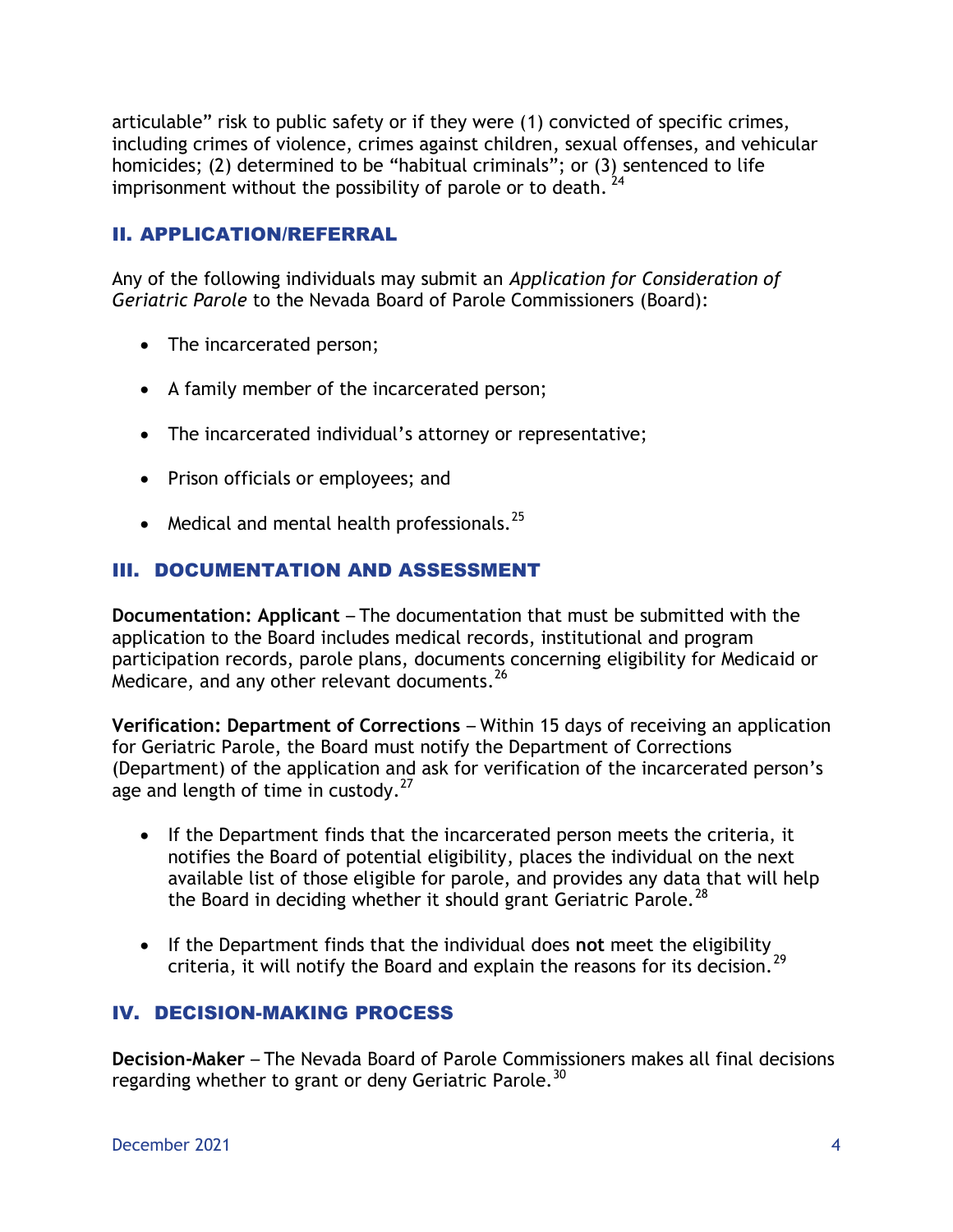**Notice** – After receiving the Department's list of individuals to consider for parole, including Geriatric Parole, the Board sends the list to all law enforcement agencies in Nevada and any other "appropriate persons" at least 30 days before any scheduled action.<sup>31</sup>

**Hearing** – The Board schedules and conducts Geriatric Parole hearings following the same procedures it uses when considering incarcerated individuals for general parole.<sup>32</sup>

**Decision** – In deciding whether to grant Geriatric Parole, the Board considers the following factors: 33

- Age;
- Behavior while in custody;
- Potential for violence;
- Reported severity of any illness, disease, or infirmity; and
- Any available and suitable housing/residential alternatives.

As with its general parole decisions, the Board must provide written notice of decisions on Geriatric Parole requests to incarcerated individuals within 10 working days after the hearing.  $34$ 

# V. POST-DECISION

**Denials/Appeals** – An individual who has been denied Geriatric Parole must wait at least 24 months to reapply unless (1) the Board has prescribed a shorter period or (2) the Department of Corrections Director requests reconsideration because of the individual's "adverse" health.<sup>35</sup>

**Conditions** – The Board prescribes any terms and conditions of Geriatric Parole at the time of the individual's release.  $36$ 

**Supervision** – The Department of Public Safety's Division of Parole and Probation supervises all individuals released on parole, including those released on Geriatric Parole.<sup>37</sup>

# VI. REPORTING/STATISTICS

The Geriatric Parole law does not include any reporting requirements, and the Board has not provided any public information indicating it has released any incarcerated individuals on Geriatric Parole.<sup>38</sup>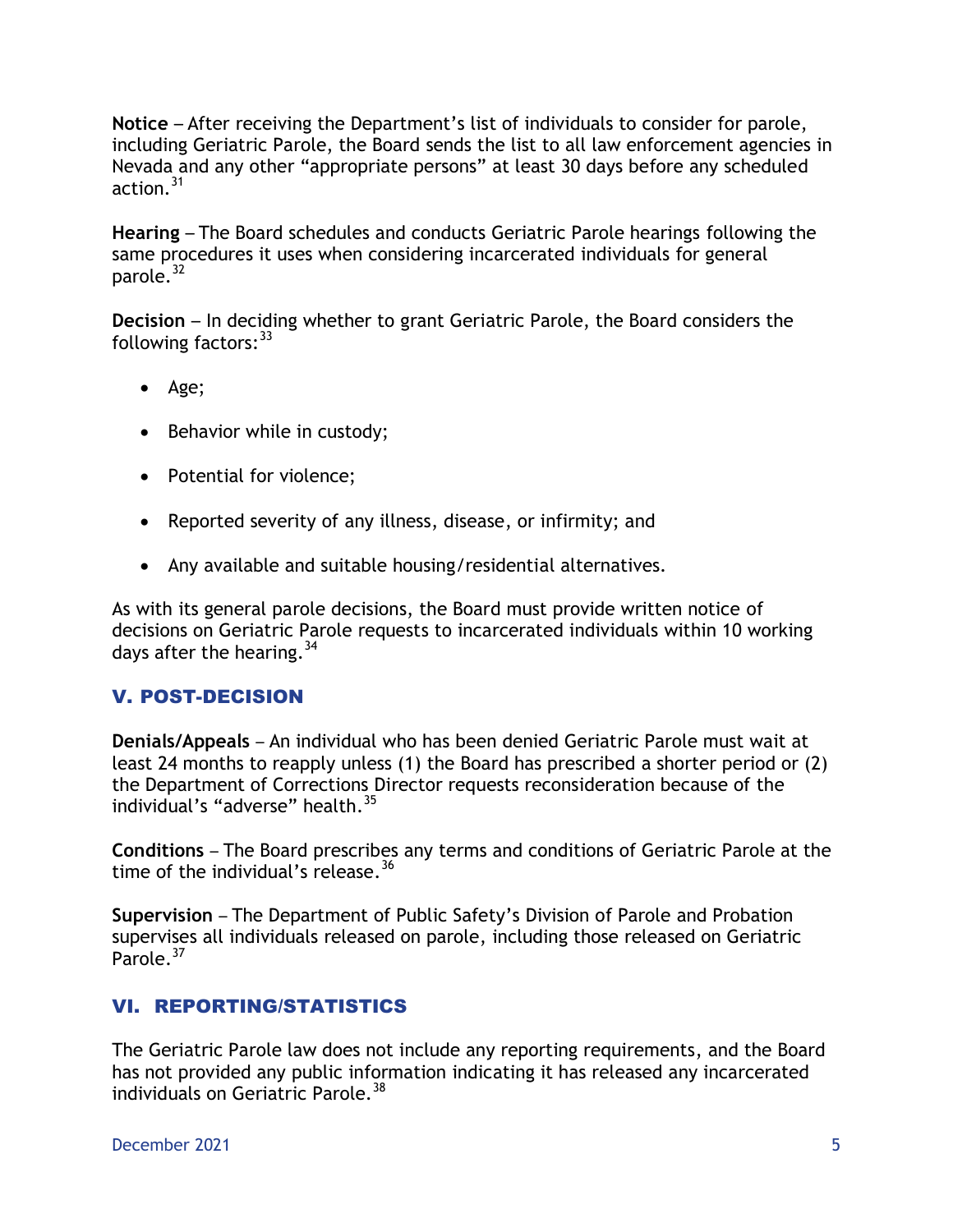• In response to FAMM's request for information, the Board confirmed that, as of April 2021, no individuals have been released on Geriatric Parole and that the Department of Corrections has not referred any eligible individuals to them since the law went into effect in July 2020. $39$ 

# NEVADA COMPASSIONATE RELEASE PRIMARY LEGAL SOURCES

## RESIDENTIAL CONFINEMENT

#### **Statute**

Nevada Revised Statutes, § 209.3925 (2020), available through the Nevada Legislature, [https://www.leg.state.nv.us/NRS/NRS-209.html#NRS209Sec3925.](https://www.leg.state.nv.us/NRS/NRS-209.html#NRS209Sec3925)

#### **Agency Policy**

Nevada Department of Public Safety/Division of Parole and Probation, Residential Confinement (undated), [http://npp.dps.nv.gov/Home/Offender\\_Supervision/Residential\\_Confinement/.](http://npp.dps.nv.gov/Home/Offender_Supervision/Residential_Confinement/)

Nevada Department of Corrections Administrative Regulation 523.04 (2012), [https://doc.nv.gov/uploadedFiles/docnvgov/content/About/Administrative\\_Regulations/AR%20523%2](https://doc.nv.gov/uploadedFiles/docnvgov/content/About/Administrative_Regulations/AR%20523%20-%20121712.pdf) [0-%20121712.pdf.](https://doc.nv.gov/uploadedFiles/docnvgov/content/About/Administrative_Regulations/AR%20523%20-%20121712.pdf)

### GERIATRIC PAROLE

#### **Statute**

Nevada Revised Statutes, § 213.12155 (2020), available through the Nevada Legislature, [https://www.leg.state.nv.us/NRS/NRS-213.html#NRS213Sec12155.](https://www.leg.state.nv.us/NRS/NRS-213.html#NRS213Sec12155)

#### **Agency Policy**

Nevada Board of Parole Commissioners, *Application for Consideration of Geriatric Parole* (2020), [http://parole.nv.gov/uploadedFiles/parolenvgov/content/Information/Forms\\_Pages/Geriatric%20Par](http://parole.nv.gov/uploadedFiles/parolenvgov/content/Information/Forms_Pages/Geriatric%20Parole%20Applications%20final.pdf) [ole%20Applications%20final.pdf.](http://parole.nv.gov/uploadedFiles/parolenvgov/content/Information/Forms_Pages/Geriatric%20Parole%20Applications%20final.pdf)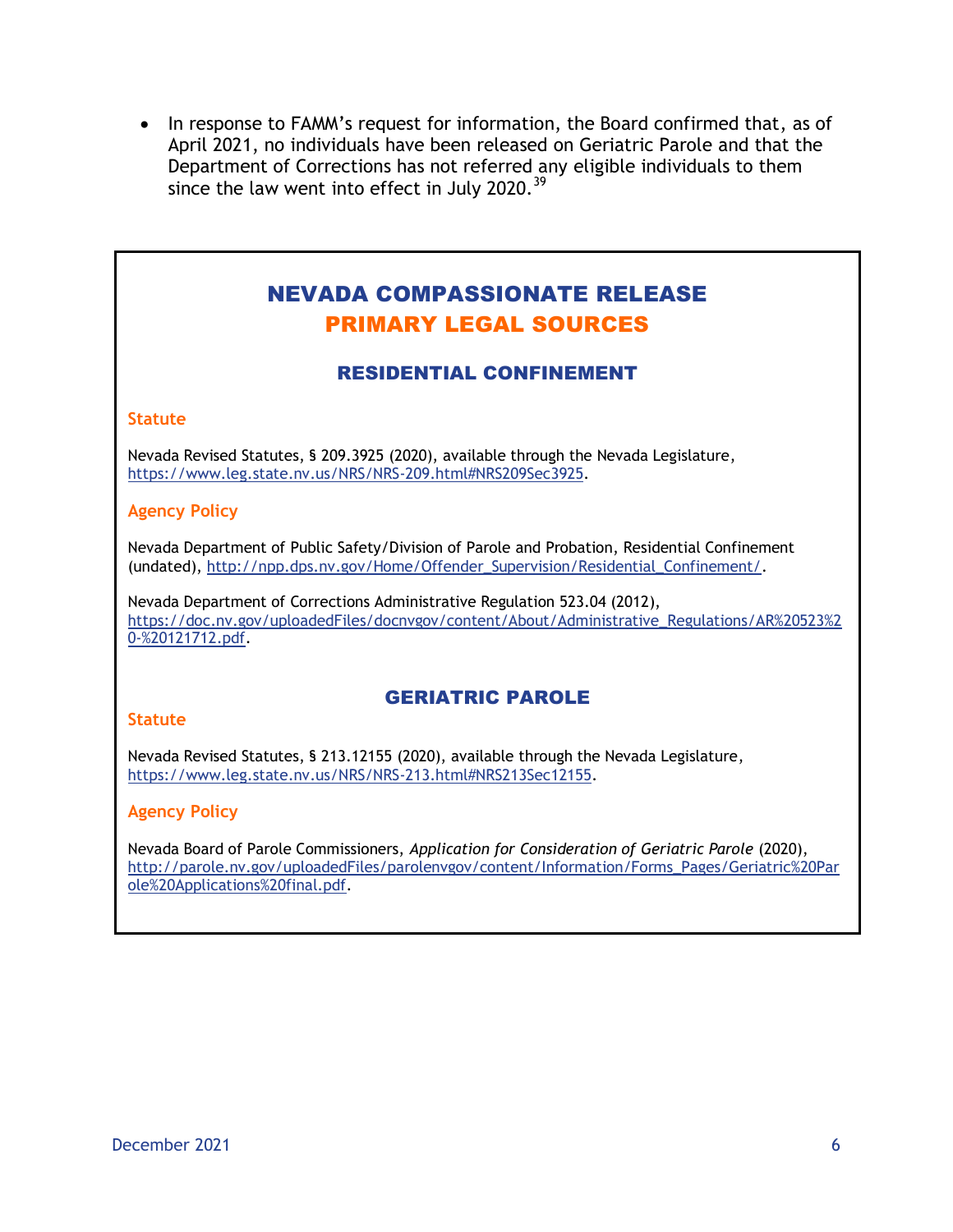# NOTES

\* *Id. means see prior note.*

<sup>1</sup> Nev. Rev. Stat. § 209.3925; Nevada Department of Public Safety's Division of Parole and Probation (Parole Division), Residential Confinement (undated); Nevada Department of Corrections Administrative Regulation (DOC Regulation) 523.04 (2012). Nev. Rev. Stat. § 209.3925 was modified, effective July 1, 2020; but as of December 1, 2021, there has not been a corresponding revision to Administrative Regulation 523.04. Note that Residential Confinement is also referred to in Department and Parole Division materials as "compassionate release" and the "298 Program." Note that although the Department uses the term "compassionate release," the statute says Residential Confinement is a **continuation** of imprisonment and not a release. Nev. Rev. Stat. § 209.3925.6 (a).

 $2$  Nev. Rev. Stat. § 213.12155. This law went into effect on July 1, 2020.

 $3$  Nev. Rev. Stat. § 209.3925.1 (a) (1); DOC Regulation 523.04, § 2 (A).

<sup>4</sup> Nev. Rev. Stat. § 209.3925.1 (a) (2); DOC Regulation 523.04, § 2 (B).

 $5$  Nev. Rev. Stat. § 209.3925.7; DOC Regulation 523.04, §§ 2 (C) and (D).

 $6$  Nev. Rev. Stat. § 209.3925.2 (a) (1) through (a) (5); see also DOC Regulation 523.04, § 2.

 $<sup>7</sup>$  Nev. Rev. Stat. § 209.3925.2 (b).</sup>

<sup>8</sup> Nev. Rev. Stat. § 209.3925.1 (b).

<sup>9</sup> DOC Regulation 523.04, § 3.

<sup>10</sup> Nev. Rev. Stat. § 209.3925.3; DOC Regulation 523.04, §§ 4 (C) and 4 (D). Note the regulation says the Parole Division will also be given a copy of the release plan; however, no other details on release planning are provided in the Residential Confinement statute or regulations.

<sup>11</sup> Nev. Rev. Stat. § 209.3925.4; DOC Regulation 523.04, § 4 (B). Note that incarcerated individuals must authorize the release of medical information to their victims if the Director approves Residential Confinement. Id. at § 4 (A). Although not clearly stated in the regulation, it is assumed that this is only applicable when a victim has requested notification pursuant to Nev. Rev Stat. § 213.131.4.

 $12$  DOC Regulation 523.04, § 6.

 $13$  Id. at § 5.

<sup>14</sup> DOC Regulation 523.05, § 6.

 $15$  Nev. Rev. Stat. § 209.3925.6 (a).

<sup>16</sup> Nev. Rev. Stat. § 213.380; DOC Regulation 523.05, § 4. Although electronic monitoring is required for most individuals released on Residential Confinement, the Parole Division may choose not to require it for those who are eligible due to a serious or terminal medical condition. DOC Regulation 523.05, § 4. See also Parole Division, Residential Confinement.

<sup>17</sup> Nev. Rev. Stat. § 213.380.2 (b) (2).

<sup>18</sup> Nev. Rev. Stat. § 209.3925.1.